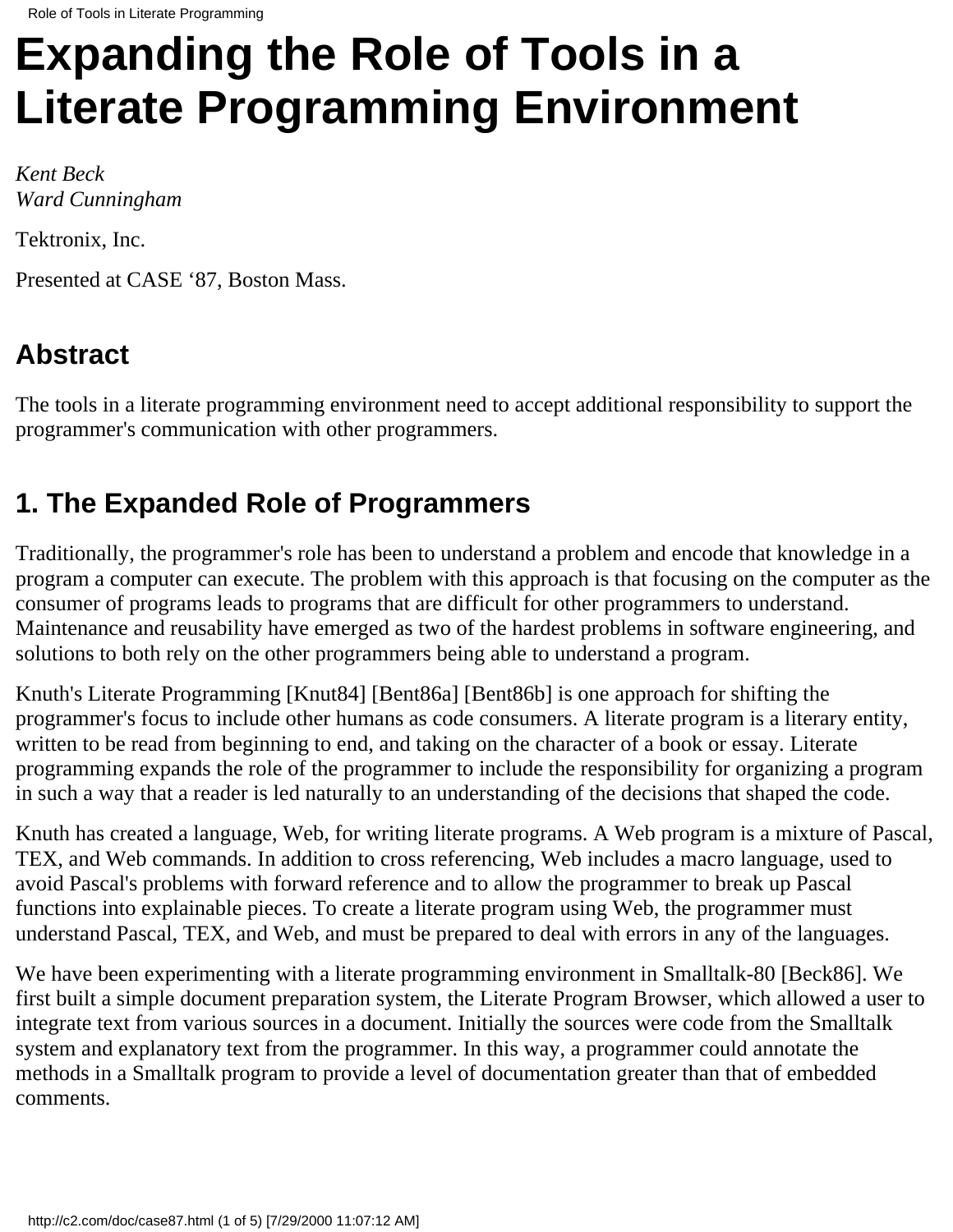# **2. Expanding the Role of Tools**

The Smalltalk environment includes many tools to help the programmer understand a program. The browser conveniently organizes the source code of the Smalltalk system, the inspector lets the user trace the pointer structure of objects, and the debugger makes visible the dynamic binding of messages to methods during the execution of a Smalltalk program. In the hands of both novice and expert users these tools help programmers understand a problem and create an object-oriented solution. As we have seen above, however, understanding a problem is only half of the task of the programmer.

Just as the programmer in a literate programming environment takes the additional responsibility of communicating to other programmers, the tools in a literate programming environment (or any other programming environment focused on communicating to both computers and humans) must accept additional responsibility. In particular, they must be prepared to make the information they manipulate in a form suitable for inclusion in a document.

In our system, we capture the dynamic behavior of a running program by initiating an asynchronous interrupt from a function key and indicating the region of the screen to be saved. This bitmap can then be pasted into a literate program. In this way the input/output nature of an interactive program can easily be documented in a document. To describe a menu that pops up, the programmer pops up the menu and captures the physical appearance from the screen.

We modified the browser so that it also offers its contents in a form suitable for inclusion in a document. We added menu items to copy class and method definitions into a literate program. Importantly, these definitions are not saved as text, but as pointers into the Smalltalk source code system, so when a document is printed, the definitions print with their current value, not just their value on creation.

Similarly, we have extended the debugger to make program traces available for inclusion in a document (see below). An additional pane in the debugger lets the programmer selectively include message sends in a diagrammatic representation we have created specifically for object-oriented programs [Cunn86]. These diagrams can be copied from the debugger and pasted into a literate program.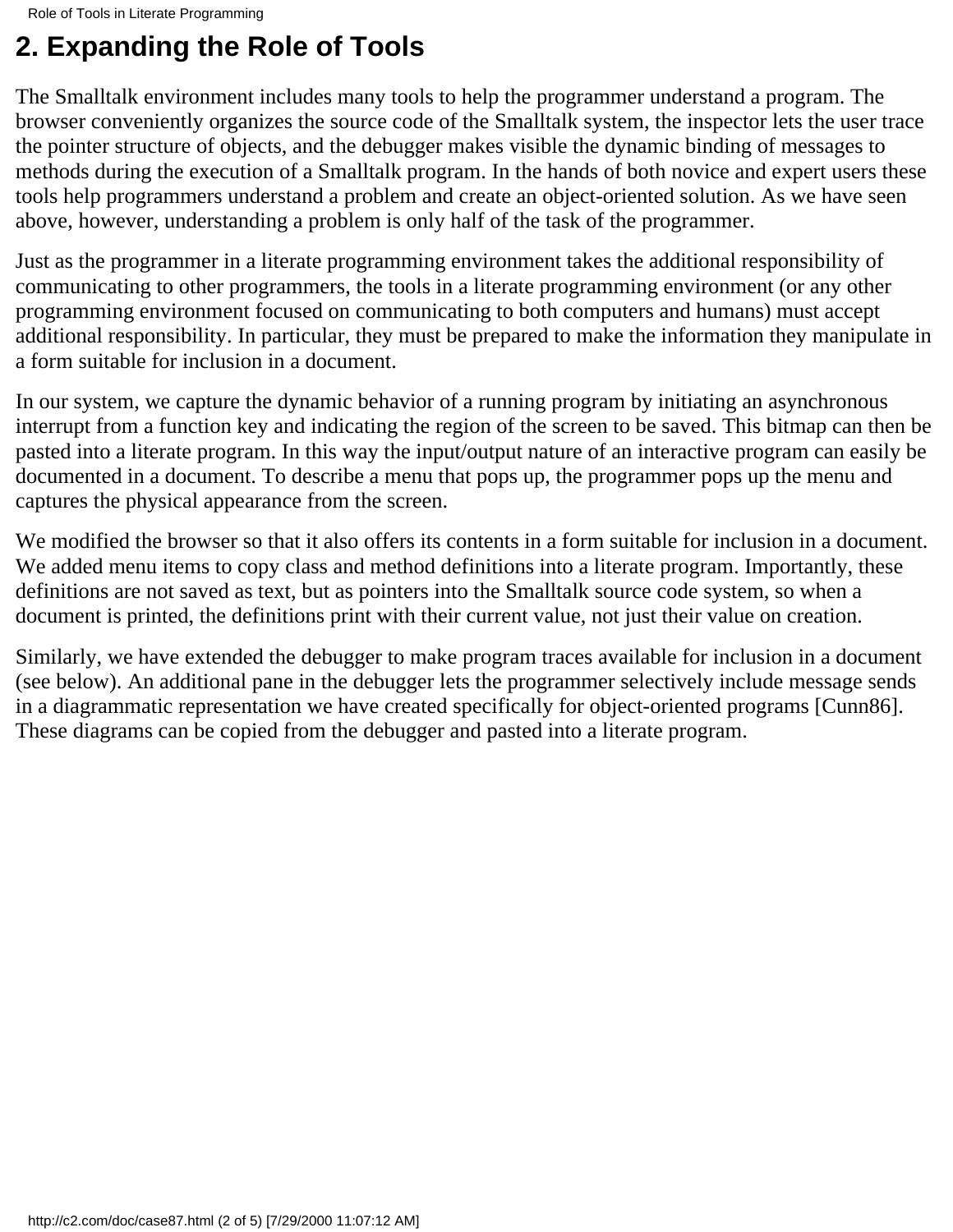

Finally, we have created a new version of the inspector which manipulates a graphical representation of objects and pointers (see below). An object displays as a box containing the names of its instance variables and labeled by the object's class. Pointing to an instance variable in an object causes the contents of that variable (an object) to be added to the diagram, with a link from the variable to the object. Objects are uniquely represented in the diagram, so if an object is referenced several times, all the links point to the same object.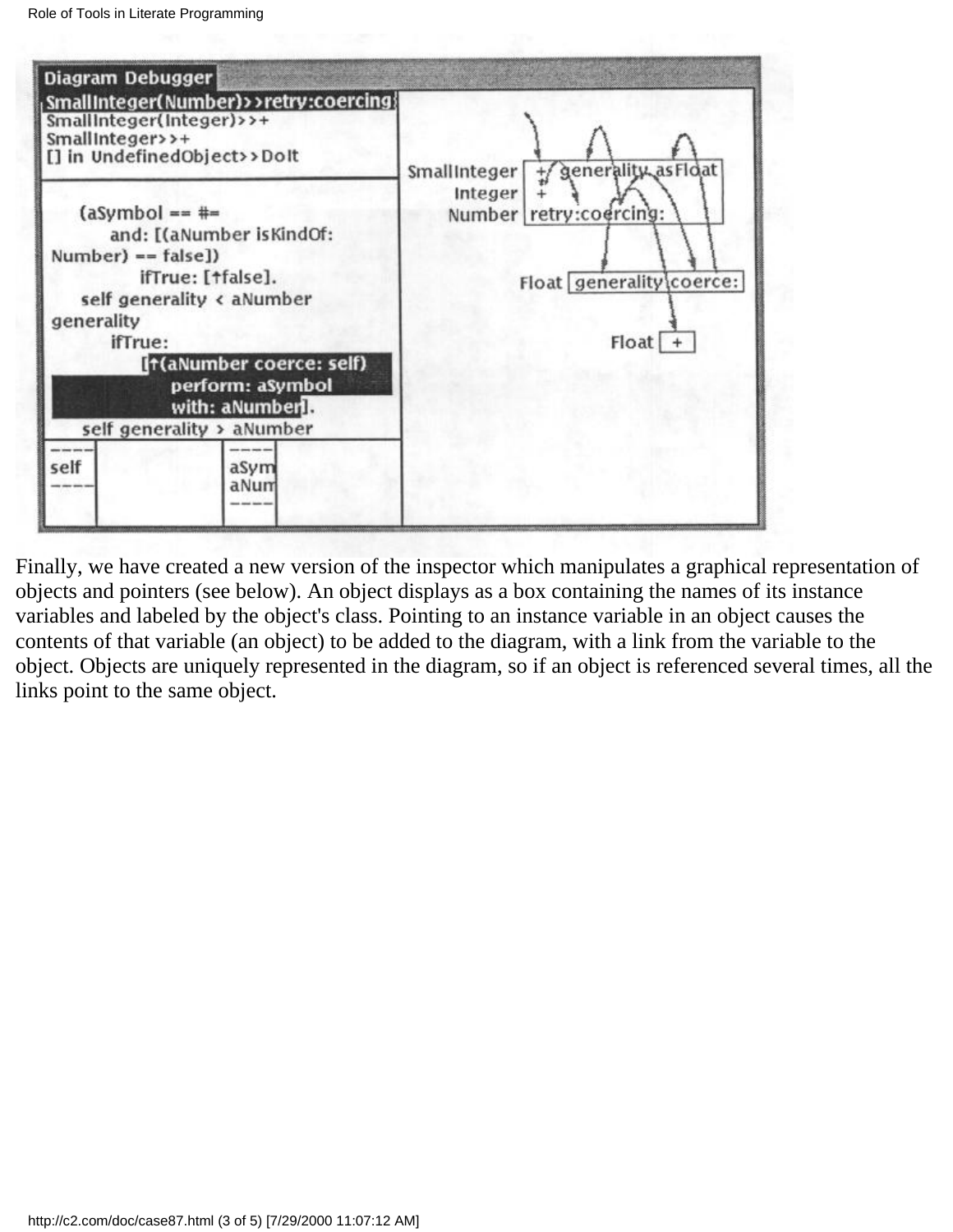

#### **3. Implementation**

We believe the Smalltalk-80 programming environment has aided us immensely in the creation of a fully literate programming environment. Rather than having to write all of our tools from scratch we were able to refine existing tools, making it possible to rapidly experiment with different approaches. in addition, good Smalltalk code is typically in small (5-7 line) pieces, about the right size code fragment to include in a literate program, obviating the need for a macro language.

A tool we built that has helped us many times is a generic graphics editor It was designed to make creating graphical interfaces just as easy as creating textual interfaces, and it has made it possible for us to quickly create graphical representations of various data structures in the system. In addition, because the generic graphical objects accept the responsibility of transforming themselves into a form suitable for typesetting, all of the graphical representations we create inherit the ability to be included in documents.

Our strategy for printing is to use the MS macros for the troff typesetting package to produce text. We are working with Apple LaserWriter printers, so we turn all graphic objects into PostScript, which is embedded in the troff input postscript provides a powerful set of imaging primitives which create graphics at printer resolution, but it also manipulates bit-mapped images so a new graphical object can create a rough but adequate printed representation by copying an image from the screen.

## **4. Conclusion**

The environment of a programmer who has accepted the responsibility of communicating with other programmers must support this activity. The tools in the environment must be prepared to create diagrammatic or textual representations of the information they manipulate suitable for inclusion in a